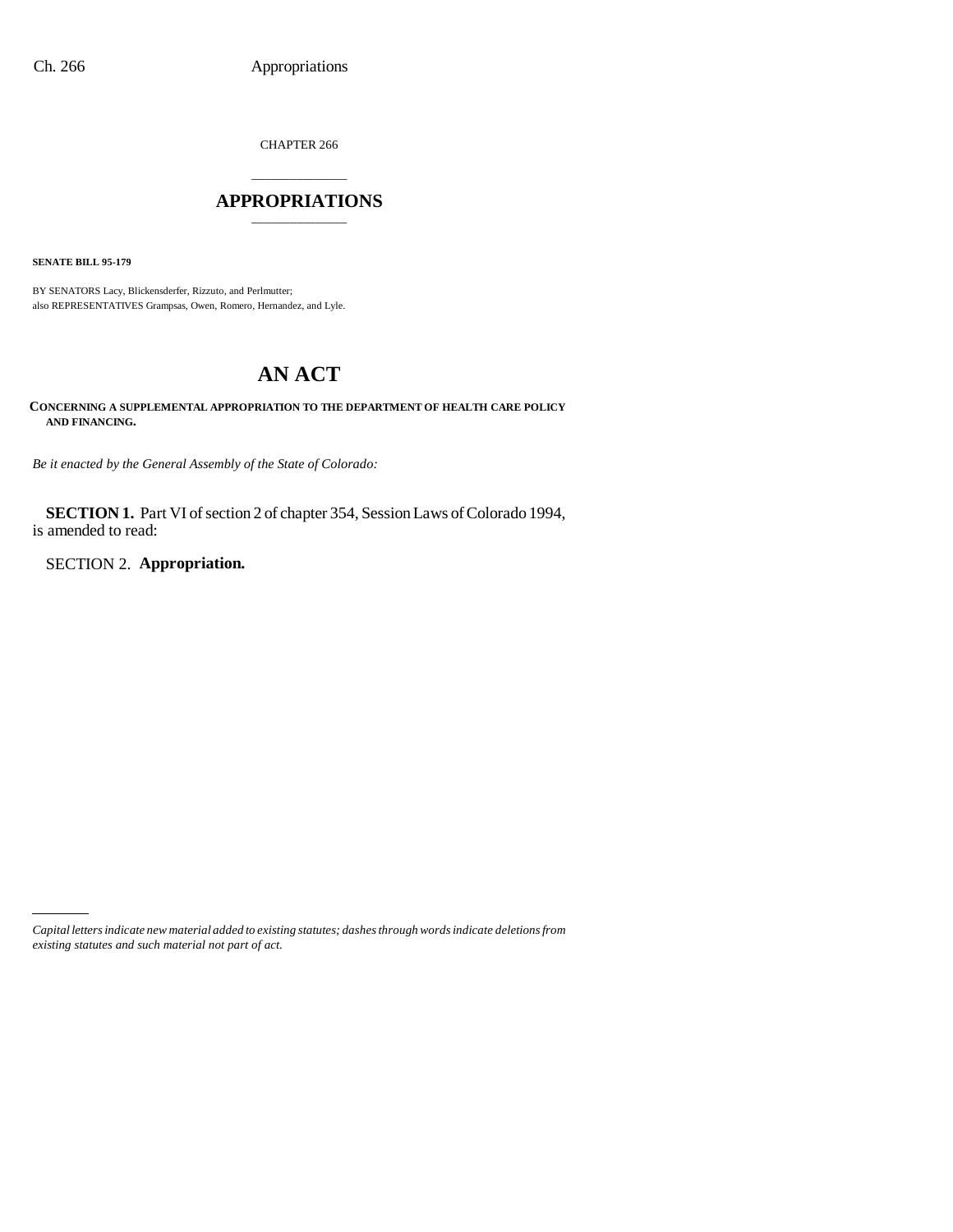|                   |              |                | <b>APPROPRIATION FROM</b> |              |                   |                |  |
|-------------------|--------------|----------------|---------------------------|--------------|-------------------|----------------|--|
| <b>ITEM &amp;</b> | <b>TOTAL</b> | <b>GENERAL</b> | <b>GENERAL</b>            | CASH         | CASH              | <b>FEDERAL</b> |  |
| <b>SUBTOTAL</b>   |              | <b>FUND</b>    | <b>FUND</b>               | <b>FUNDS</b> | <b>FUNDS</b>      | <b>FUNDS</b>   |  |
|                   |              |                | <b>c</b> EXEMPT           |              | $\epsilon$ EXEMPT |                |  |

**PART VI**

**DEPARTMENT OF HEALTH CARE POLICY AND FINANCING**

### **(1) EXECUTIVE DIRECTOR'S OFFICE**

| <del>1,061,451</del>          | $673,684 \ (M)$ | $9,336$ <sup>a</sup> |                           | 378,431 |
|-------------------------------|-----------------|----------------------|---------------------------|---------|
| 1,043,001                     | 664,459 (M)     |                      |                           | 369,206 |
| $(22.1 \text{ FTE})$          |                 |                      |                           |         |
| $(20.1$ FTE)                  |                 |                      |                           |         |
| 245,762                       | $117,203 \ (M)$ |                      |                           | 128,559 |
| 10,642                        | 4,530(M)        | 89 <sup>a</sup>      |                           | 6,023   |
| Salary Survey and Anniversary |                 |                      |                           |         |
| 48,676                        | $21,928 \,(M)$  |                      |                           | 26,748  |
| 156,180                       | 69,015 (M)      |                      | 108 <sup>d</sup>          | 87,057  |
| 119,227                       | 59,613 (M)      |                      |                           | 59,614  |
| 172,548                       | 116,837(M)      | 18,898 <sup>a</sup>  |                           | 36,813  |
| 188,814                       | 94,407 (M)      |                      |                           | 94,407  |
|                               |                 |                      |                           |         |
| 163,897                       |                 | 163,897 b            |                           |         |
| Administrative Law Judge      |                 |                      |                           |         |
| 152,049                       | $76,024 \,(M)$  |                      |                           | 76,025  |
| 308,730                       | $120,160 \,(M)$ |                      | $34,205$ (T) <sup>c</sup> | 154,365 |
|                               |                 |                      |                           |         |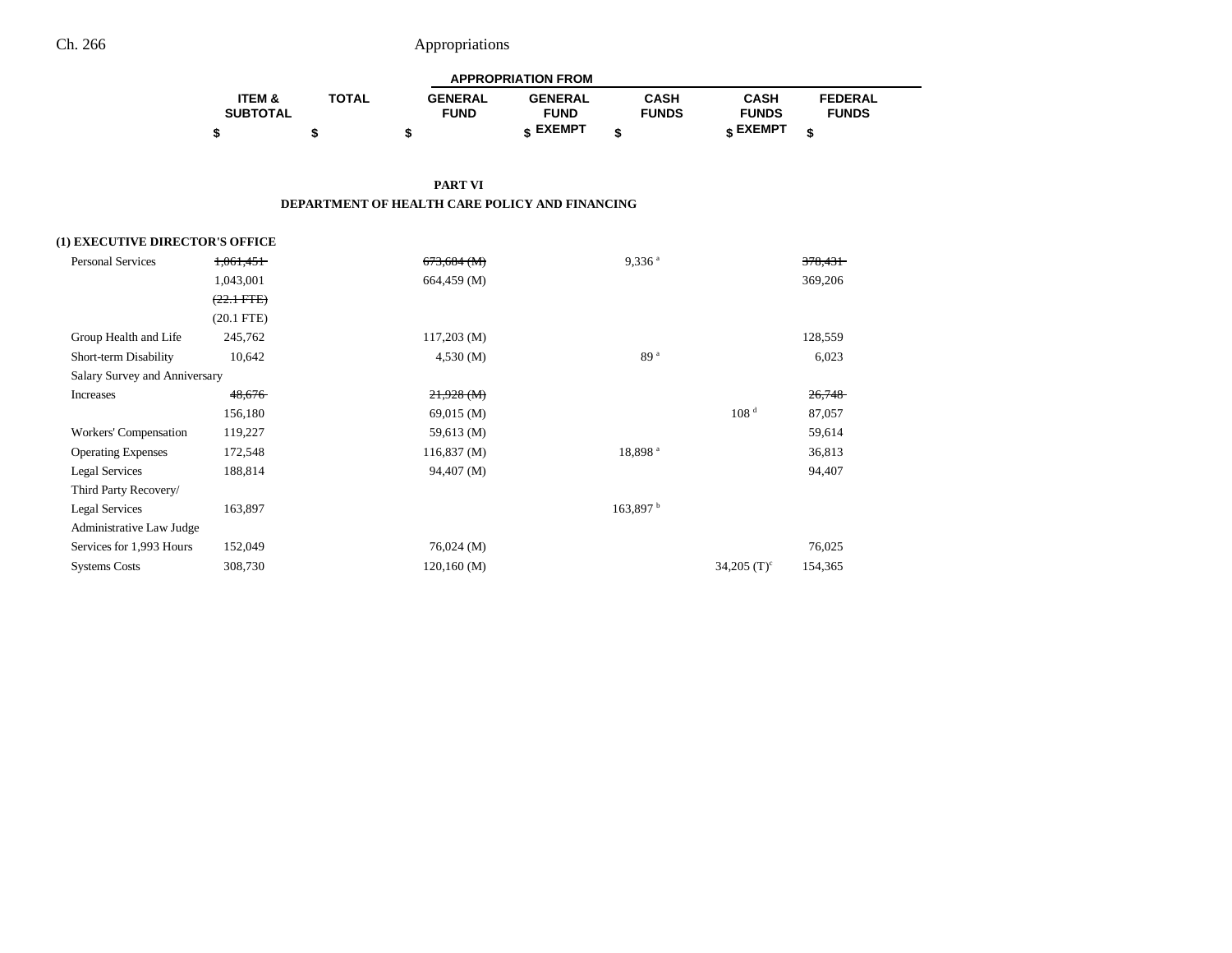| Payment to Risk Management   |         |                        |         |
|------------------------------|---------|------------------------|---------|
| and Property Funds           | 47,243  | $23,621 \, (\text{M})$ | 23,622  |
| Capitol Complex Leased       |         |                        |         |
| Space                        | 154,357 | 77,178 (M)             | 77,179  |
| Department of Human Services |         |                        |         |
| Administration               | 227,276 | $113,638 \, (M)$       | 113,638 |
|                              |         | 2,900,672              |         |
|                              |         | 2,989,726              |         |
|                              |         |                        |         |

<sup>a</sup> These amounts shall be from the Cooperative Health Care Agreements Fund pursuant to Section 24-32-2713 (1), C.R.S.

<sup>b</sup> This amount shall be from third party recoveries.

c This amount shall be from the Old Age Pension Fund in the Department of Human Services.

d THIS AMOUNT SHALL BE FROM PRIVATE DONATIONS.

### **(2) MEDICAL PROGRAMS 24**

| <b>Personal Services</b>       | 5,514,202        | $2,403,290$ (M) |                        | $6,006$ <sup>a</sup> | 3,104,906 |
|--------------------------------|------------------|-----------------|------------------------|----------------------|-----------|
|                                | 5,532,652        | 2,412,515 (M)   |                        |                      | 3,114,131 |
|                                | $(+10.0$ FTE $)$ |                 |                        |                      |           |
|                                | (112.0 FTE)      |                 |                        |                      |           |
| <b>Operating Expenses</b>      | 569,662          | 275,132(M)      |                        |                      | 294,530   |
| Medicaid Management            |                  |                 |                        |                      |           |
| <b>Information System</b>      |                  |                 |                        |                      |           |
| Contract                       | 9,884,312        | $2,464,293$ (M) | 176.604 <sup>b</sup>   |                      | 7,243,415 |
|                                | 10,316,022       | $2,542,219$ (M) | $177,030^{\mathrm{b}}$ |                      | 7,596,773 |
| Domanters and of Dublin Haalth |                  |                 |                        |                      |           |

Department of Public Health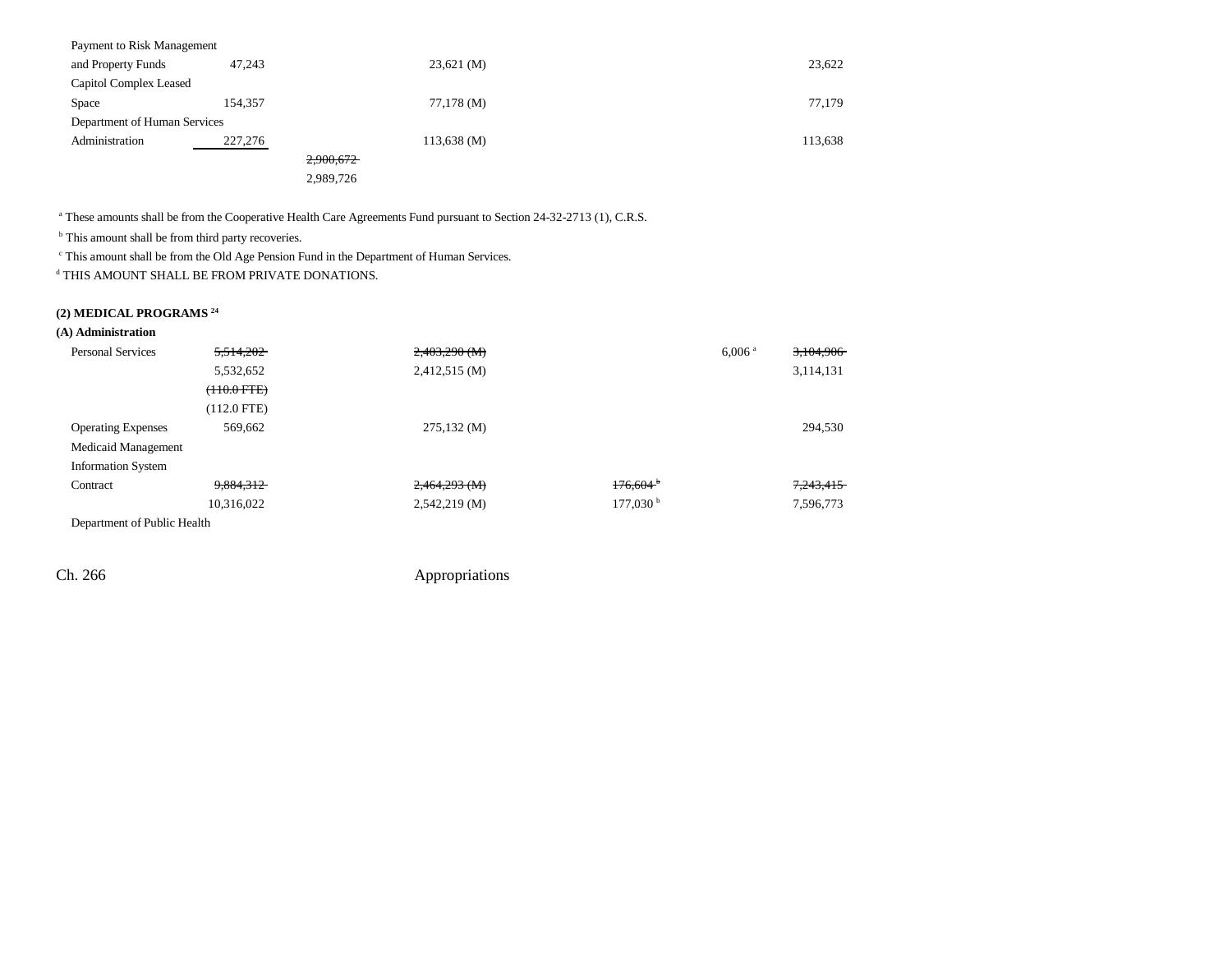|                              |                           |              |                               | <b>APPROPRIATION FROM</b>     |                             |                                                               |  |
|------------------------------|---------------------------|--------------|-------------------------------|-------------------------------|-----------------------------|---------------------------------------------------------------|--|
|                              | ITEM &<br><b>SUBTOTAL</b> | <b>TOTAL</b> | <b>GENERAL</b><br><b>FUND</b> | <b>GENERAL</b><br><b>FUND</b> | <b>CASH</b><br><b>FUNDS</b> | <b>CASH</b><br><b>FEDERAL</b><br><b>FUNDS</b><br><b>FUNDS</b> |  |
|                              | \$                        | \$           | \$                            | \$ EXEMPT                     | \$                          | \$ EXEMPT<br>\$                                               |  |
|                              |                           |              |                               |                               |                             |                                                               |  |
| and Environment Facility     |                           |              |                               |                               |                             |                                                               |  |
| Survey and Certification     | 3,009,265                 |              | 824,232 (M)                   |                               |                             | 2,185,033                                                     |  |
| Contractual Utilization      |                           |              |                               |                               |                             |                                                               |  |
| Review                       | 2,924,666                 |              | $731,167$ (M)                 |                               |                             | 2,193,499                                                     |  |
|                              | 2,972,666                 |              | 743,167 (M)                   |                               |                             | 2,229,499                                                     |  |
| Early and Periodic           |                           |              |                               |                               |                             |                                                               |  |
| Screening, Diagnosis,        |                           |              |                               |                               |                             |                                                               |  |
| and Treatment Program        | 2,606,768                 |              | $1,303,384$ (M)               |                               |                             | 1,303,384                                                     |  |
| Nursing Home Audits          | 944,053                   |              | 472,026 (M)                   |                               |                             | 472,027                                                       |  |
| <b>Hospital Audits</b>       | 101,108                   |              | 50,554 (M)                    |                               |                             | 50,554                                                        |  |
| Nursing Home Pre-            |                           |              |                               |                               |                             |                                                               |  |
| admission and                |                           |              |                               |                               |                             |                                                               |  |
| <b>Resident Assessments</b>  | 1,268,381                 |              | 317,095 (M)                   |                               |                             | 951,286                                                       |  |
| Nurse Aide                   |                           |              |                               |                               |                             |                                                               |  |
| Certification                | 241,405                   |              | 120,702(M)                    |                               |                             | 120,703                                                       |  |
| <b>Nursing Home Quality</b>  |                           |              |                               |                               |                             |                                                               |  |
| <b>Assessments</b>           | 32,639                    |              | 9,101(M)                      |                               |                             | 23,538                                                        |  |
| House Bill 91S2-1030 Miller  |                           |              |                               |                               |                             |                                                               |  |
| <b>Trust Estate Recovery</b> | 323,794                   |              | 161,897(M)                    |                               |                             | 161,897                                                       |  |
| Single Entry Point           |                           |              |                               |                               |                             |                                                               |  |
| Administration               | 60,000                    |              | 30,000(M)                     |                               |                             | 30,000                                                        |  |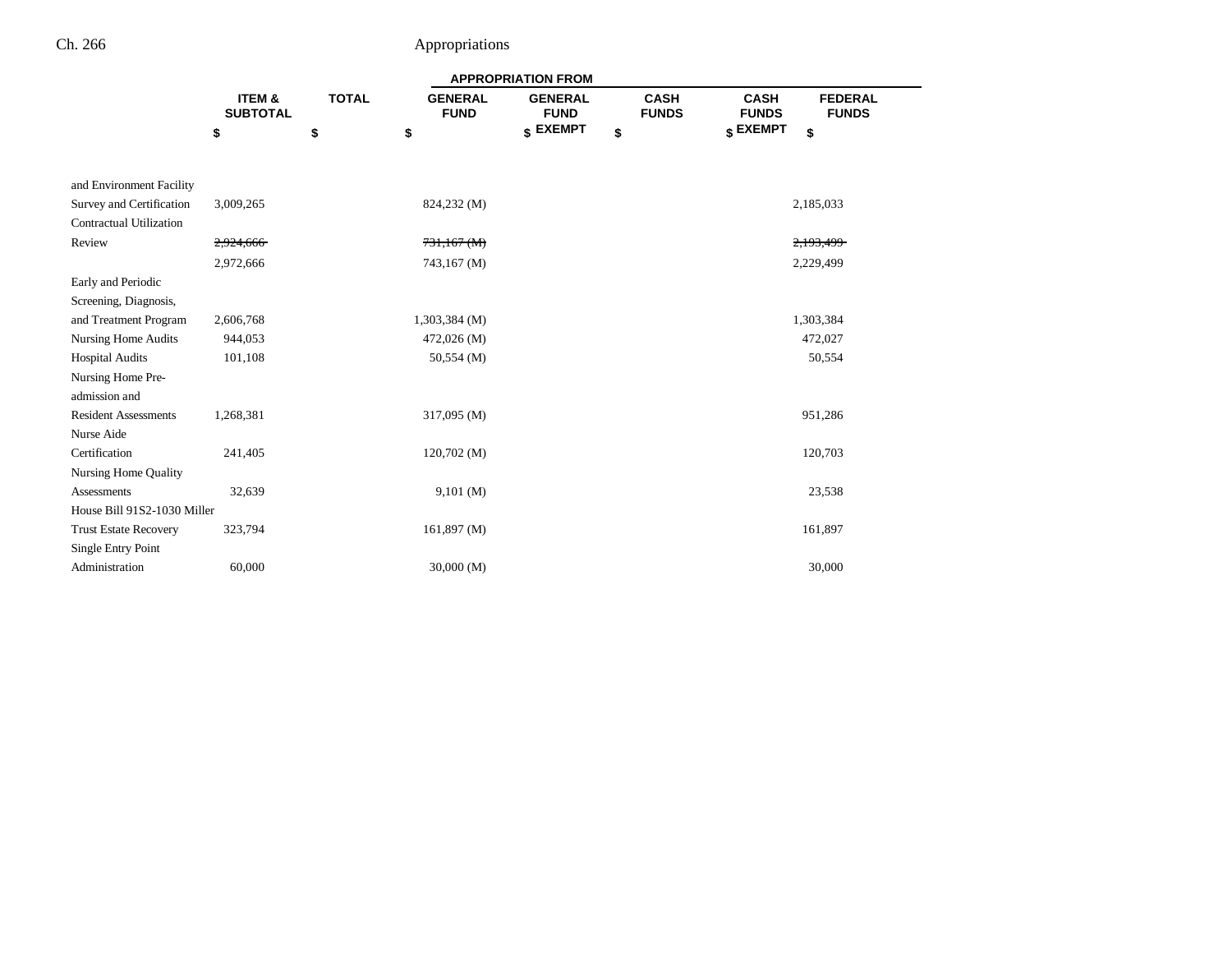| Single Entry Point | 17,444     | 8,722(M) |                   | 8,722   |
|--------------------|------------|----------|-------------------|---------|
| Audits             |            |          |                   |         |
| <b>AUTOMATED</b>   |            |          |                   |         |
| MEDICAL            |            |          |                   |         |
| PAYMENTS SYSTEM    | 1,126,257  |          | 308,564 $\degree$ | 817,693 |
|                    | 27,497,699 |          |                   |         |
|                    | 29,122,116 |          |                   |         |

<sup>a</sup> This amount shall be from grants and donations collected pursuant to Section 26-4-519 (12), C.R.S.

b This amount shall be from the Old Age Pension Health and Medical Care Fund pursuant to Section 26-2-117, C.R.S.

c THIS AMOUNT SHALL BE FROM TRANSACTION FEES PAID BY MEDICAID PROVIDERS.

| (B) Medical Services 25, 26      |                        |
|----------------------------------|------------------------|
| Services for 31,153              |                        |
| 31,604 Old Age                   |                        |
| Pensioners (OAP-A)               |                        |
| at an average cost               |                        |
| of \$10,032.27                   | <del>312,535,287</del> |
| \$10,069.72                      | 318,243,431            |
| Services for 3,481               |                        |
| $4,110$ Old Age                  |                        |
| Pensioners (OAP-B) at            |                        |
| an average cost of               |                        |
| <del>\$8,125.59</del> \$6,757.44 | <del>28.285.168</del>  |
|                                  | 27,773,078             |
| Old Age Pension State            |                        |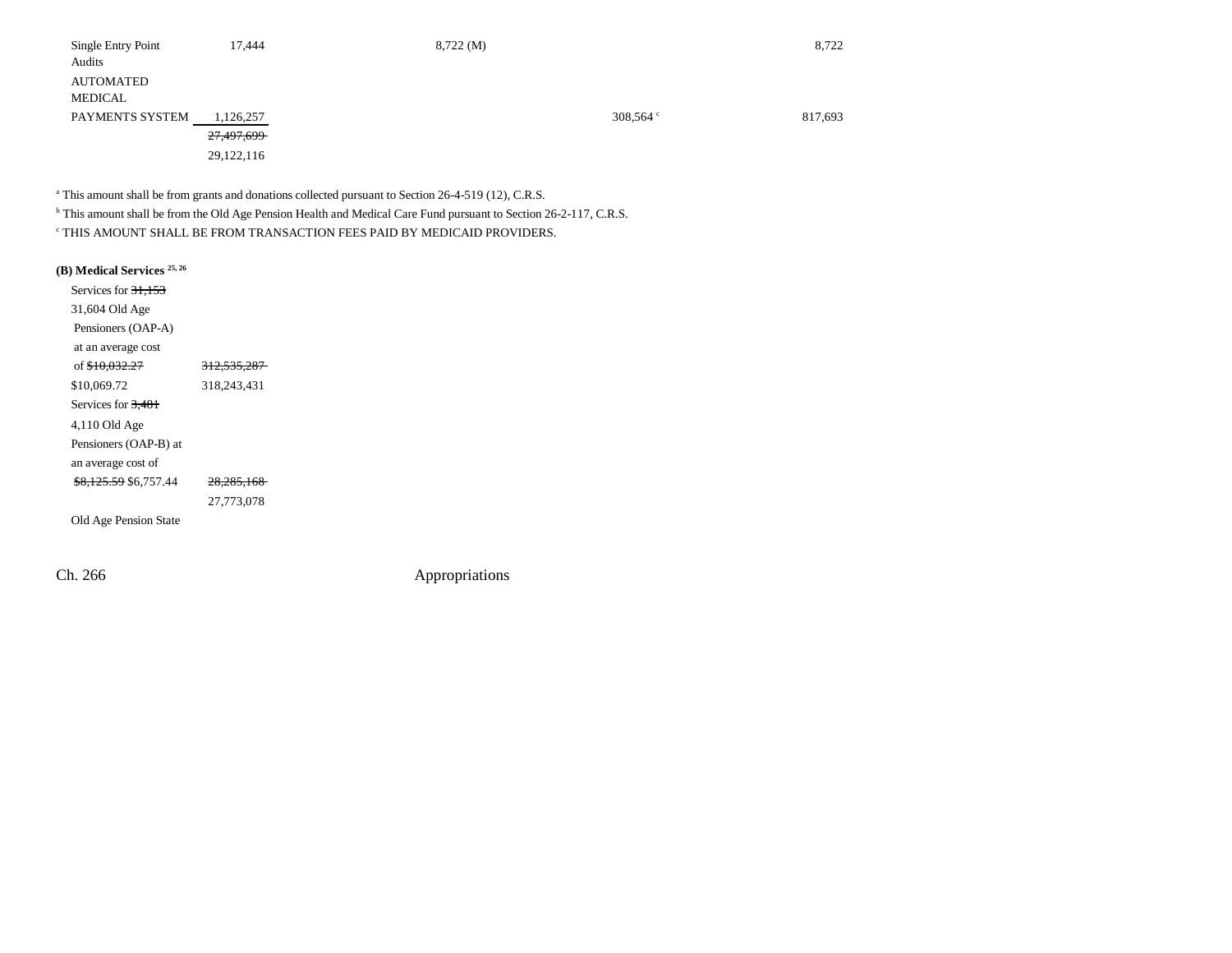|                                          |                           |              |                               | <b>APPROPRIATION FROM</b>     |                             |                             |                                |
|------------------------------------------|---------------------------|--------------|-------------------------------|-------------------------------|-----------------------------|-----------------------------|--------------------------------|
|                                          | ITEM &<br><b>SUBTOTAL</b> | <b>TOTAL</b> | <b>GENERAL</b><br><b>FUND</b> | <b>GENERAL</b><br><b>FUND</b> | <b>CASH</b><br><b>FUNDS</b> | <b>CASH</b><br><b>FUNDS</b> | <b>FEDERAL</b><br><b>FUNDS</b> |
|                                          | \$                        | \$           | \$                            | \$ EXEMPT                     | \$                          | \$ EXEMPT                   | \$                             |
|                                          |                           |              |                               |                               |                             |                             |                                |
| Medical Program for                      |                           |              |                               |                               |                             |                             |                                |
| 3,552 3,048 clients                      |                           |              |                               |                               |                             |                             |                                |
| at an average cost of                    |                           |              |                               |                               |                             |                             |                                |
| \$2,765.73 \$2,969.76                    | 9,823,857                 |              |                               |                               |                             |                             |                                |
|                                          | 9,051,822                 |              |                               |                               |                             |                             |                                |
| Services for $45,460$                    |                           |              |                               |                               |                             |                             |                                |
| 46,280 Recipients of                     |                           |              |                               |                               |                             |                             |                                |
| Aid to the Needy                         |                           |              |                               |                               |                             |                             |                                |
| Disabled at an average                   |                           |              |                               |                               |                             |                             |                                |
| $\cos t$ of $\frac{65,716.77}{5,716.77}$ |                           |              |                               |                               |                             |                             |                                |
| \$5,319.05                               | 259,884,519               |              |                               |                               |                             |                             |                                |
|                                          | 246,165,634               |              |                               |                               |                             |                             |                                |
| Services for 149                         |                           |              |                               |                               |                             |                             |                                |
| 161 Recipients                           |                           |              |                               |                               |                             |                             |                                |
| of Aid to the Blind                      |                           |              |                               |                               |                             |                             |                                |
| at an average cost                       |                           |              |                               |                               |                             |                             |                                |
| of \$5,131.96                            |                           |              |                               |                               |                             |                             |                                |
| \$4,287.97                               | 764,662                   |              |                               |                               |                             |                             |                                |
|                                          | 690,363                   |              |                               |                               |                             |                             |                                |
| Services for                             |                           |              |                               |                               |                             |                             |                                |
| 51,627 44,466                            |                           |              |                               |                               |                             |                             |                                |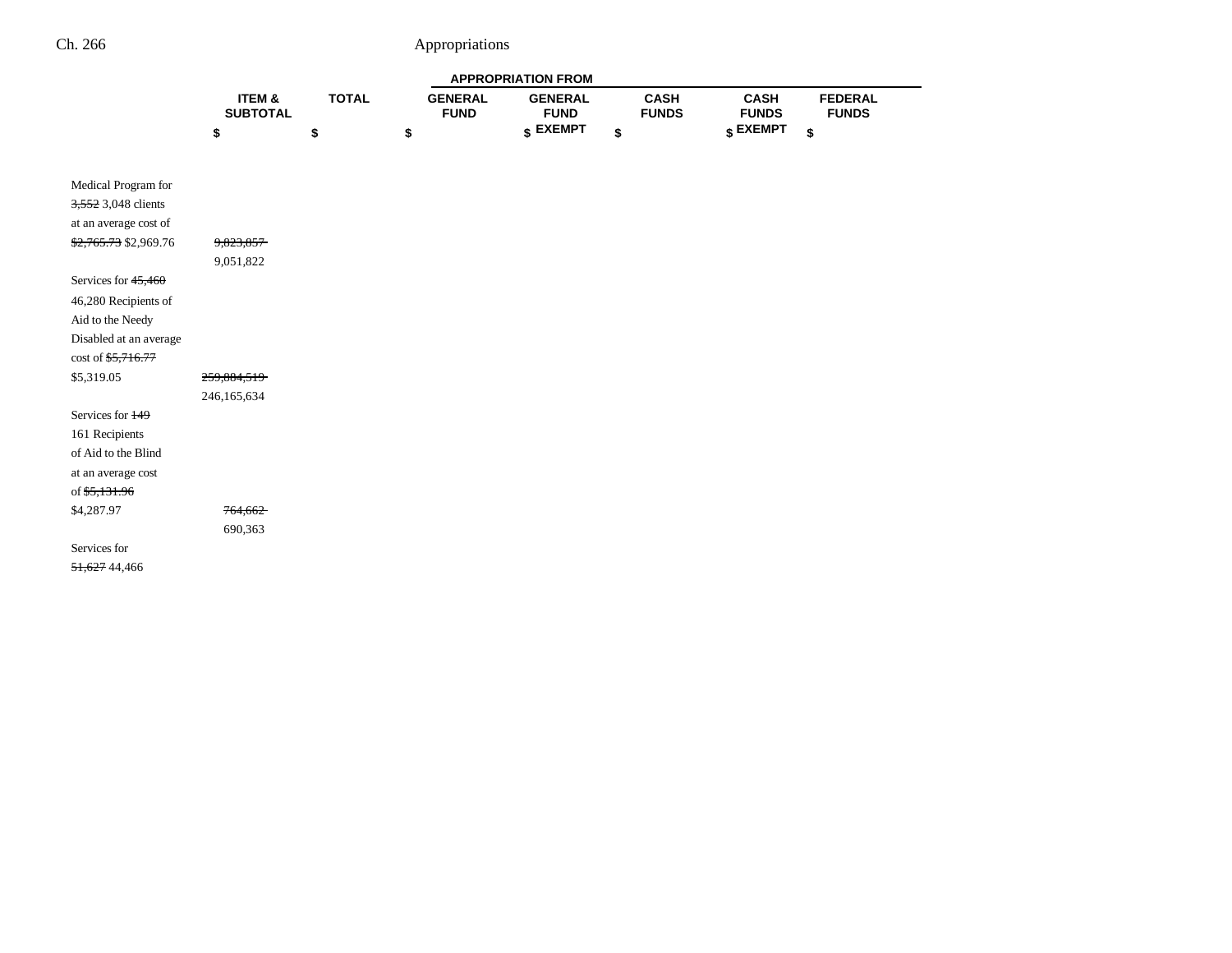| Adult Recipients of                     |                        |
|-----------------------------------------|------------------------|
| <b>Aid to Families</b>                  |                        |
| with Dependent Children at              |                        |
| an average cost of                      |                        |
| <del>\$2,370.02</del> \$2,312.35        | <del>122,357,131</del> |
|                                         | 102,820,955            |
| Services for 123,941                    |                        |
| 112,781 Child                           |                        |
| Recipients of Aid                       |                        |
| to Families with                        |                        |
| Dependent Children at                   |                        |
| an average cost of                      |                        |
| <del>\$1,030.81</del> \$884.32          | <del>127,759,689</del> |
|                                         | 99,734,494             |
| Services for 6,783                      |                        |
| 7.423 Foster Children                   |                        |
| at an average cost of                   |                        |
| <del>\$4,141.49</del> \$2,811.24        | 28,091,722             |
|                                         | 20,867,835             |
| Services for 9,417                      |                        |
| 8,921 Baby Care                         |                        |
| Program Adults                          |                        |
| (BC-A) at an average                    |                        |
| $\cos t$ of $\frac{6,078.10}{5,078.10}$ |                        |
| \$5,537.64                              | <del>57,237,451</del>  |
|                                         | 49,401,286             |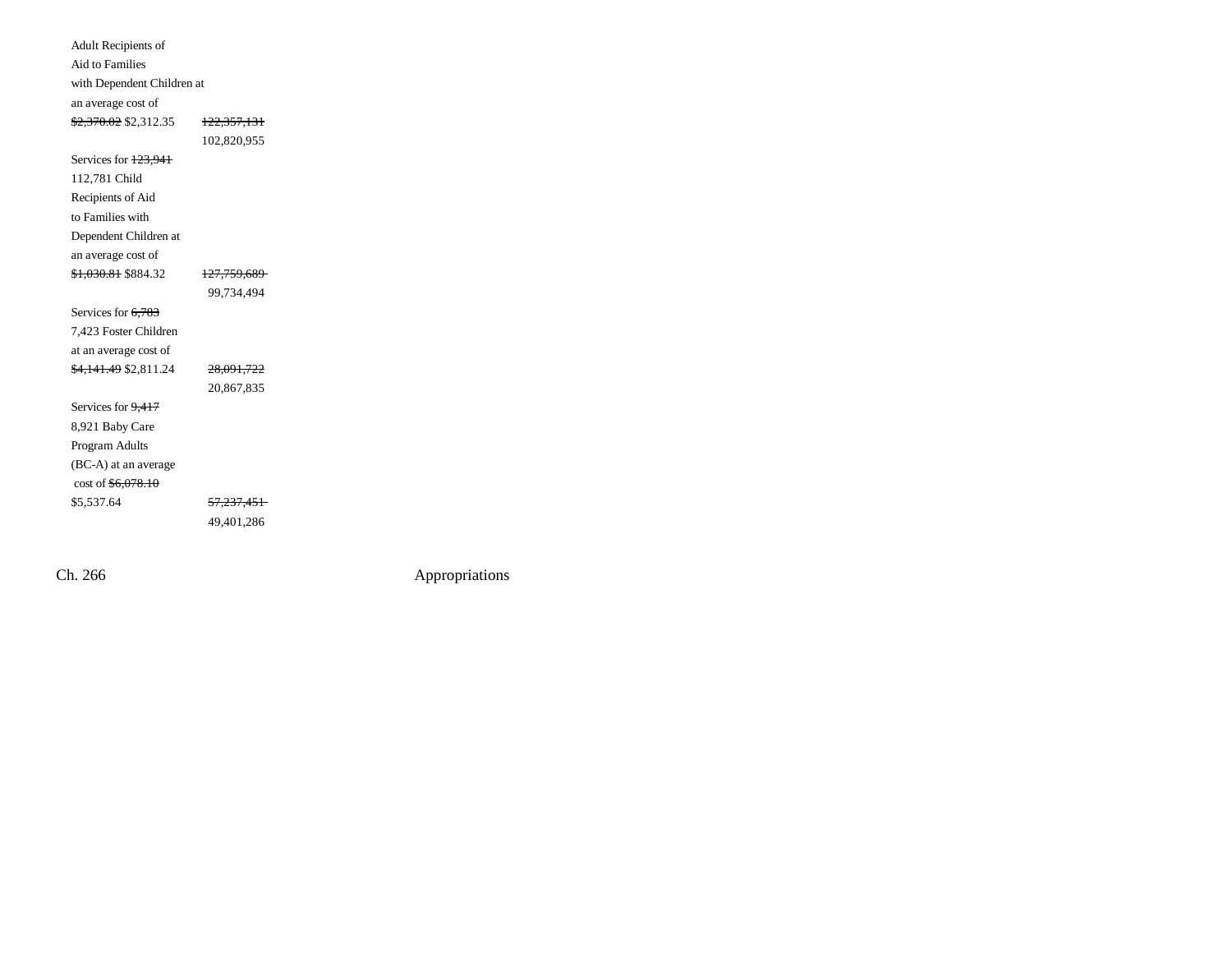|                        |                           |              |                               | <b>APPROPRIATION FROM</b>     |                             |                                                               |
|------------------------|---------------------------|--------------|-------------------------------|-------------------------------|-----------------------------|---------------------------------------------------------------|
|                        | ITEM &<br><b>SUBTOTAL</b> | <b>TOTAL</b> | <b>GENERAL</b><br><b>FUND</b> | <b>GENERAL</b><br><b>FUND</b> | <b>CASH</b><br><b>FUNDS</b> | <b>CASH</b><br><b>FEDERAL</b><br><b>FUNDS</b><br><b>FUNDS</b> |
|                        | \$                        | \$           | \$                            | $$$ EXEMPT                    | \$                          | \$ EXEMPT<br>\$                                               |
|                        |                           |              |                               |                               |                             |                                                               |
| Services for 18,839    |                           |              |                               |                               |                             |                                                               |
| 17,289 Baby Care       |                           |              |                               |                               |                             |                                                               |
| Program Children       |                           |              |                               |                               |                             |                                                               |
| (BC-C) at an           |                           |              |                               |                               |                             |                                                               |
| average cost of        |                           |              |                               |                               |                             |                                                               |
|                        |                           |              |                               |                               |                             |                                                               |
| \$1,495.95 \$1,449.68  | 28,182,130                |              |                               |                               |                             |                                                               |
|                        | 25,063,518                |              |                               |                               |                             |                                                               |
| Services for $3,063$   |                           |              |                               |                               |                             |                                                               |
| 3,354 Qualified        |                           |              |                               |                               |                             |                                                               |
| Medicare Beneficiaries |                           |              |                               |                               |                             |                                                               |
| (QMBs) at an average   |                           |              |                               |                               |                             |                                                               |
| $\cot 6, 1, 964.84$    |                           |              |                               |                               |                             |                                                               |
| \$1,546.56             | 6,018,292                 |              |                               |                               |                             |                                                               |
|                        | 5,187,162                 |              |                               |                               |                             |                                                               |
| Services for 3,362     |                           |              |                               |                               |                             |                                                               |
| 3,757 Undocumented     |                           |              |                               |                               |                             |                                                               |
| Aliens at an Average   |                           |              |                               |                               |                             |                                                               |
| Cost of $$2,916.42$    |                           |              |                               |                               |                             |                                                               |
| \$2,313.47             | 9,805,001                 |              |                               |                               |                             |                                                               |
|                        | 8,691,707                 |              |                               |                               |                             |                                                               |
|                        | 990, 744, 909             |              | $460,200,141$ (M)             |                               | 9.823.396 <sup>*</sup>      |                                                               |

÷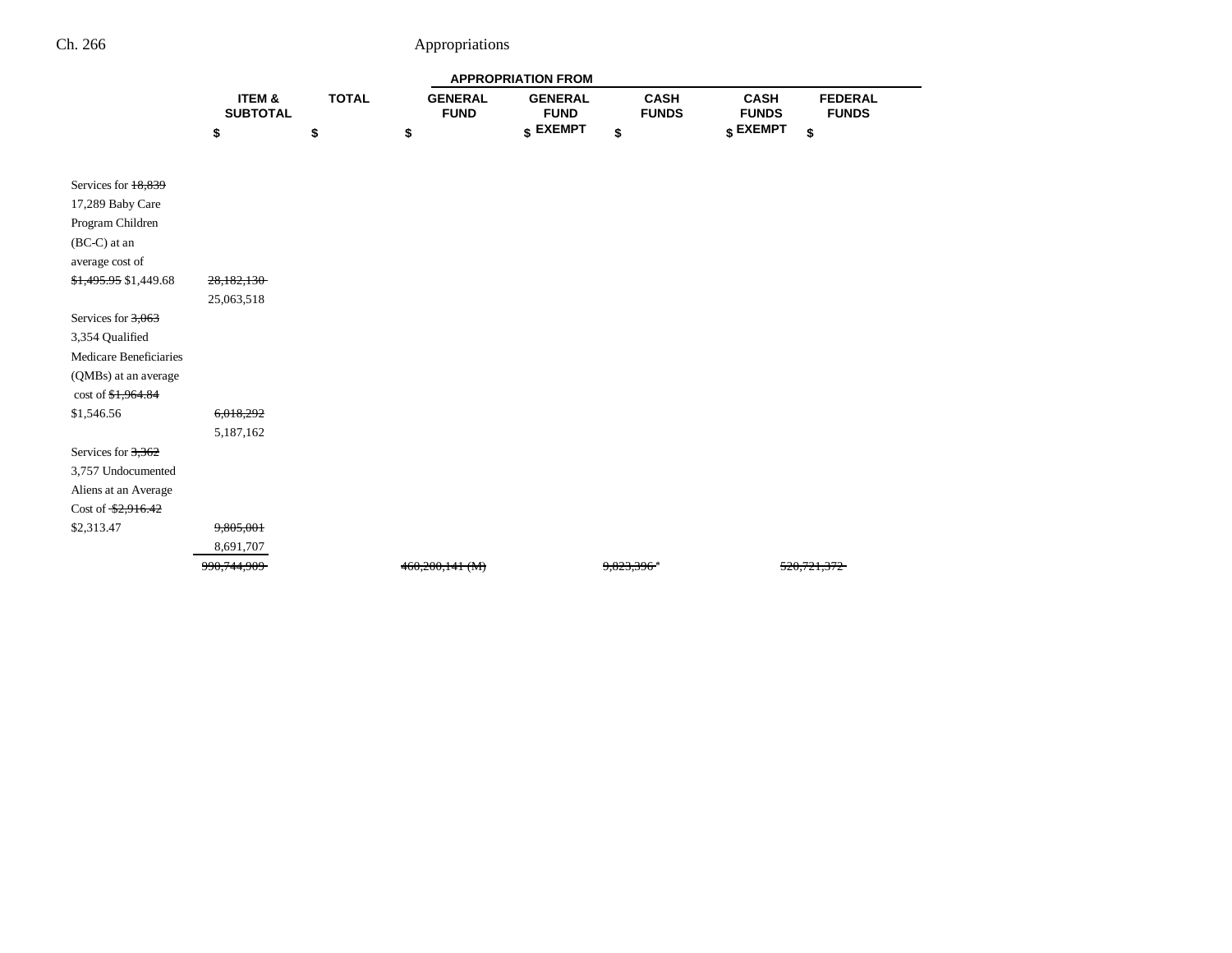|                                         | 913,691,285 | 424,576,596 (M)                                                                                                              | 9,051,452 <sup>a</sup> | 480,063,237 |
|-----------------------------------------|-------------|------------------------------------------------------------------------------------------------------------------------------|------------------------|-------------|
|                                         |             | <sup>a</sup> This amount shall be from the Old Age Pension Health and Medical Care Fund pursuant to Section 26-2-117, C.R.S. |                        |             |
| (C) Indigent Care Program <sup>27</sup> |             |                                                                                                                              |                        |             |
| <b>Program Administration</b>           | 240,576     | $240,576$ (M)                                                                                                                |                        |             |
| <b>INDIGENT CARE</b>                    |             |                                                                                                                              |                        |             |
| <b>ADMINISTRATION</b>                   |             | 240,576                                                                                                                      |                        |             |
|                                         | $(3.0$ FTE) |                                                                                                                              |                        |             |
| Denver Health and                       |             |                                                                                                                              |                        |             |
| Hospitals                               |             |                                                                                                                              |                        |             |
| DENVER INDIGENT                         | 9,682,775   | 4,550,904 (M)                                                                                                                |                        | 5,131,871   |
| <b>CARE</b>                             |             |                                                                                                                              |                        |             |
| <b>Specialty Programs</b>               |             |                                                                                                                              |                        |             |
| SPECIALTY AND                           |             |                                                                                                                              |                        |             |
| <b>OUTSTATE</b>                         | 16.896      | 16,896                                                                                                                       |                        |             |
| <b>PROGRAMS</b>                         |             |                                                                                                                              |                        |             |
|                                         | 9,572,032   | 9,572,032                                                                                                                    |                        |             |
| <b>Outstate Programs</b>                | 9,555,136   | 9,555,136                                                                                                                    |                        |             |
| University Hospital                     | 10,727,750  | 5,042,043 (M)                                                                                                                |                        | 5,685,707   |
|                                         | 30,223,133  |                                                                                                                              |                        |             |

Home Care Allowance for 5,219 5,312 Recipients at an average monthly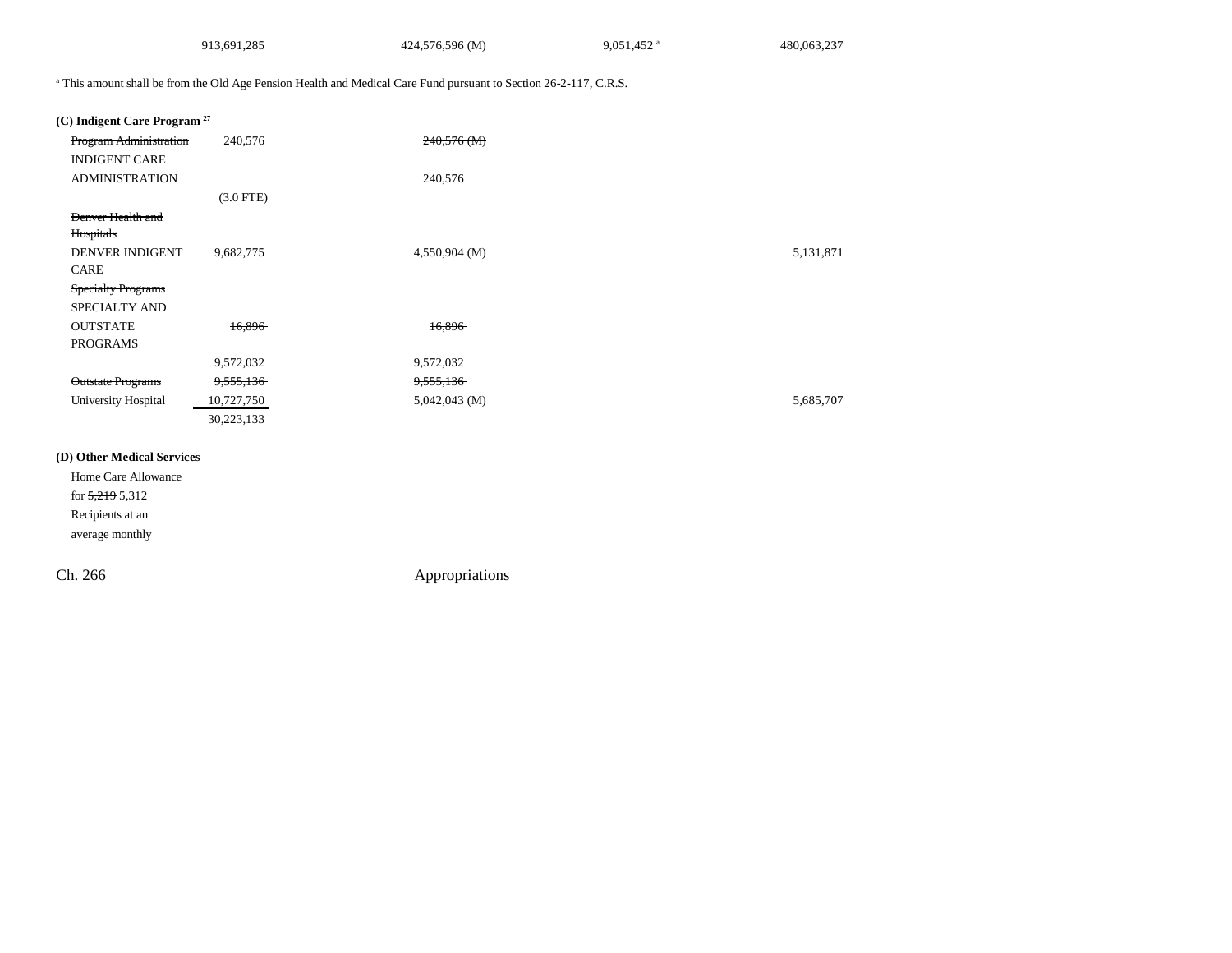|                              | <b>APPROPRIATION FROM</b> |              |                               |                               |                             |                                                               |           |  |
|------------------------------|---------------------------|--------------|-------------------------------|-------------------------------|-----------------------------|---------------------------------------------------------------|-----------|--|
|                              | ITEM &<br><b>SUBTOTAL</b> | <b>TOTAL</b> | <b>GENERAL</b><br><b>FUND</b> | <b>GENERAL</b><br><b>FUND</b> | <b>CASH</b><br><b>FUNDS</b> | <b>CASH</b><br><b>FEDERAL</b><br><b>FUNDS</b><br><b>FUNDS</b> |           |  |
|                              | \$                        | \$           | \$                            | \$ EXEMPT                     | \$                          | \$ EXEMPT<br>\$                                               |           |  |
| cost of \$198.86             | 12,454,351                |              | 11,831,633                    |                               |                             | $622,718$ ( <b>L</b> )                                        |           |  |
|                              | 12,675,563                |              | 12,041,785                    |                               |                             | 633,778 (L)                                                   |           |  |
| <b>Adult Foster Care for</b> |                           |              |                               |                               |                             |                                                               |           |  |
| 444 Recipients at an         |                           |              |                               |                               |                             |                                                               |           |  |
| average monthly cost         |                           |              |                               |                               |                             |                                                               |           |  |
| of \$176.03                  | 937,888                   |              | 890,993                       |                               |                             | 46,895 $(L)$                                                  |           |  |
| Physician Incentive          |                           |              |                               |                               |                             |                                                               |           |  |
| Pool                         | 4,196,405                 |              | 1,968,114(M)                  |                               |                             |                                                               | 2,228,291 |  |
| University of Colorado       |                           |              |                               |                               |                             |                                                               |           |  |
| Pharmacy Contract            | 32,355                    |              | 16,177(M)                     |                               |                             | 16,178                                                        |           |  |
|                              | 17,620,999                |              |                               |                               |                             |                                                               |           |  |
|                              | 17,842,211                |              |                               |                               |                             |                                                               |           |  |
| (E) New Legislation          |                           |              |                               |                               |                             |                                                               |           |  |
| Disproportionate Share       |                           |              |                               |                               |                             |                                                               |           |  |
| Payments to Providers        | 67,042,386                |              | 33,140,419 (M)                |                               |                             | 33,901,967                                                    |           |  |
|                              | 140,965,422               |              | 69,828,572 (M)                |                               |                             | 71,136,850                                                    |           |  |
| S.B. 91-56 High Risk         |                           |              |                               |                               |                             |                                                               |           |  |
| Pregnant Women               | 190,000                   |              | 88,012 (M)                    |                               |                             | 101,988                                                       |           |  |
| Program                      |                           |              |                               |                               |                             |                                                               |           |  |
| H.B. 92-1208                 |                           |              |                               |                               |                             |                                                               |           |  |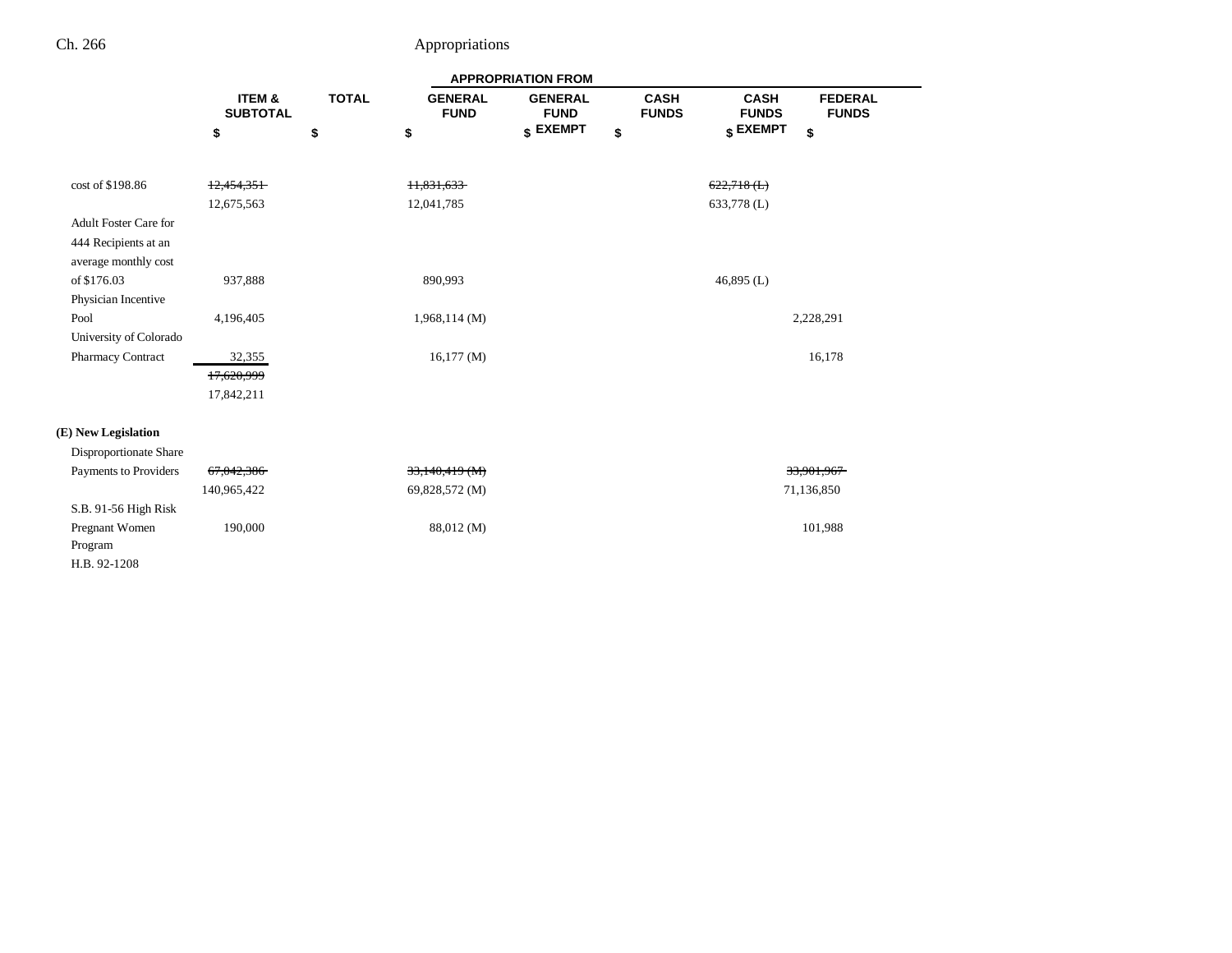| Immunizations                    | 1,100,000                  | $502,480$ (M)         | 597,520     |
|----------------------------------|----------------------------|-----------------------|-------------|
|                                  | 1,530,955                  | 736,089 (M)           | 794,866     |
| <b>ADVISORY</b>                  |                            |                       |             |
| <b>COMMISSION</b>                |                            |                       |             |
| <b>ON FAMILY</b>                 |                            |                       |             |
| <b>MEDICINE</b>                  |                            |                       |             |
| <b>RESIDENCY</b>                 |                            |                       |             |
| <b>TRAINING</b>                  |                            |                       |             |
| <b>PROGRAMS</b>                  | 1,492,365                  | 696,934 (M)           | 795,431     |
|                                  | 68,332,386                 |                       |             |
|                                  | 144,178,742                |                       |             |
| (F) Department of Human Services |                            |                       |             |
| Programs for the                 |                            |                       |             |
| Mentally III and the             |                            |                       |             |
| <b>Developmentally</b>           |                            |                       |             |
| <b>Disabled</b>                  | $201,995,021$ <sup>a</sup> | $93,335,532 \, (M)^5$ | 107,659,489 |
| TRANSFER TO THE                  |                            |                       |             |
| <b>DEPARTMENT OF</b>             |                            |                       |             |
| <b>HUMAN SERVICES</b>            | 207,655,598 <sup>b</sup>   | 96,471,846 $(M)^{b}$  | 111,183,752 |
|                                  |                            |                       |             |

<sup>a</sup> This amount does not include \$37,984 General Fund and \$39,535 Federal Funds in disproportionate share payments to the Department of Human Services, Division of

Mental Health.

b Of this amount, \$701,055 is appropriated pursuant to a final court order for Goebel vs. Colorado Department of Institutions, Case #81 MH 270 and Case #81 CV 6961

(Consolidated). This amount is exempt from the statutory limit on state General Fund appropriations pursuant to Section 24-75-201.1(1)(a)(III)(B), C.R.S.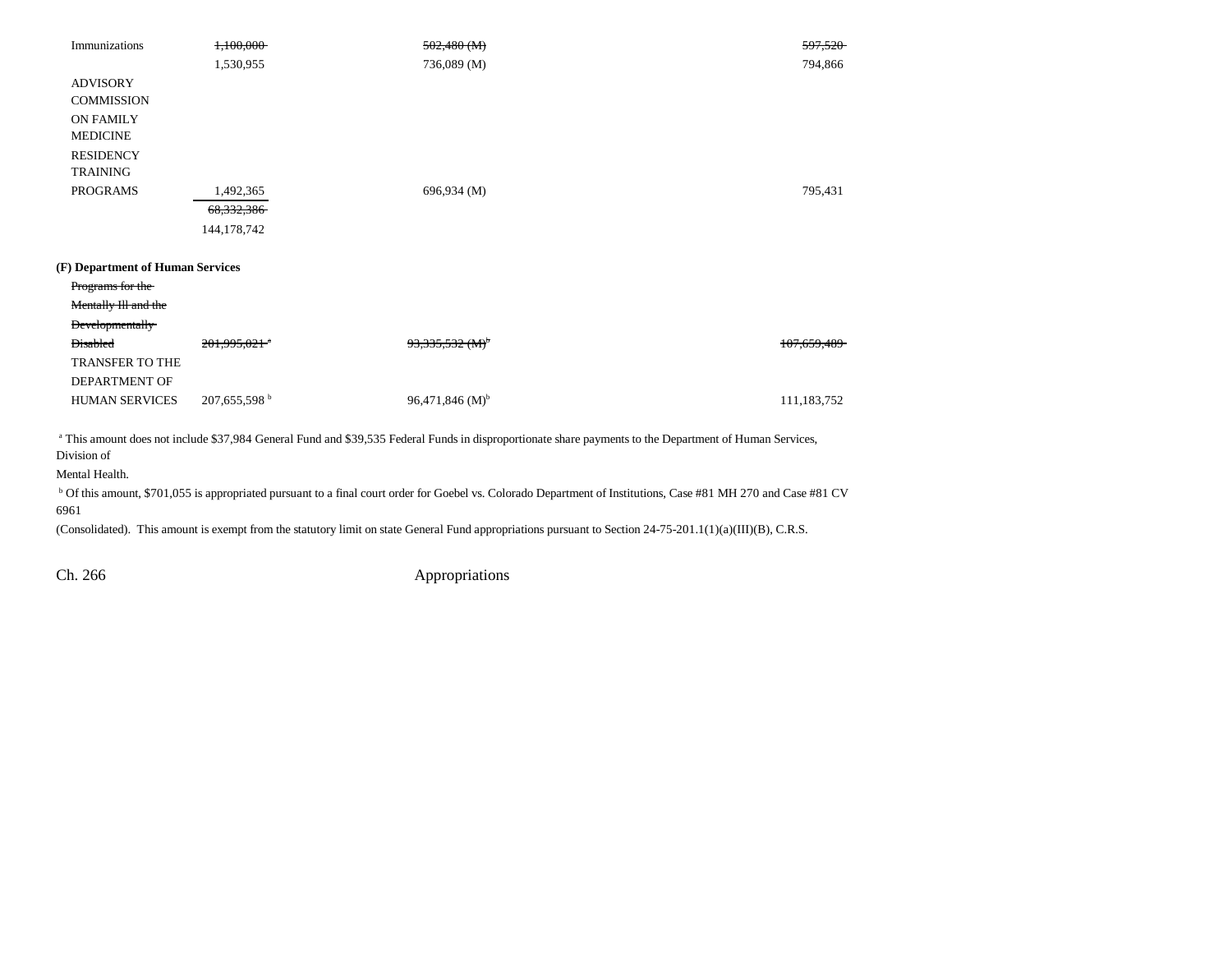|                                      | <b>APPROPRIATION FROM</b>            |                 |                               |                               |                             |                             |                                |  |
|--------------------------------------|--------------------------------------|-----------------|-------------------------------|-------------------------------|-----------------------------|-----------------------------|--------------------------------|--|
|                                      | <b>ITEM &amp;</b><br><b>SUBTOTAL</b> | <b>TOTAL</b>    | <b>GENERAL</b><br><b>FUND</b> | <b>GENERAL</b><br><b>FUND</b> | <b>CASH</b><br><b>FUNDS</b> | <b>CASH</b><br><b>FUNDS</b> | <b>FEDERAL</b><br><b>FUNDS</b> |  |
|                                      | \$                                   | \$              | \$                            | $$$ EXEMPT                    | \$                          | $$$ EXEMPT                  | \$                             |  |
|                                      |                                      |                 |                               |                               |                             |                             |                                |  |
|                                      |                                      |                 |                               |                               |                             |                             |                                |  |
|                                      |                                      | 1,336,414,147   |                               |                               |                             |                             |                                |  |
|                                      |                                      | 1,342,713,085   |                               |                               |                             |                             |                                |  |
| <b>TOTALS PART VI</b>                |                                      |                 |                               |                               |                             |                             |                                |  |
| <b>(HEALTH CARE</b><br><b>POLICY</b> |                                      |                 |                               |                               |                             |                             |                                |  |
| <b>AND FINANCING)<sup>8</sup></b>    |                                      | \$1,339,314,819 | \$633,049,474                 |                               | $$10,192,220$ $"$           | $$709,824$ <sup>b</sup>     | \$695,363,301                  |  |
|                                      |                                      | \$1,345,702,811 | \$637,528,104                 |                               | \$9,729,266 <sup>a</sup>    | $$720,992$ <sup>b</sup>     | \$697,724,449                  |  |

a Of this amount, \$10,000,000 is included as information for purposes of complying with the limitation on state fiscal year spending imposed by Article X, Section 20 of

the State Constitution. As this amount is continuously appropriated by a permanent statute or constitutional provision it is not subject to the limitation of General

Fund appropriations as set forth in Section 24-75-201.1, C.R.S.

 $b$  Of this amount,  $$669,613$  \$680,673 contains an (L) notation, and \$34,205 contains a (T) notation.

**SECTION 2.** Part XX (6) (B) (3) and the affected totals of Part XX of section 2 of chapter 353, Session Laws of Colorado 1993, as amended by section 1 of chapter 59, Session Laws of Colorado 1994, and as further amended by section 10 of chapter 354, Session Laws of Colorado 1994, are amended to read:

SECTION 2. **Appropriation.**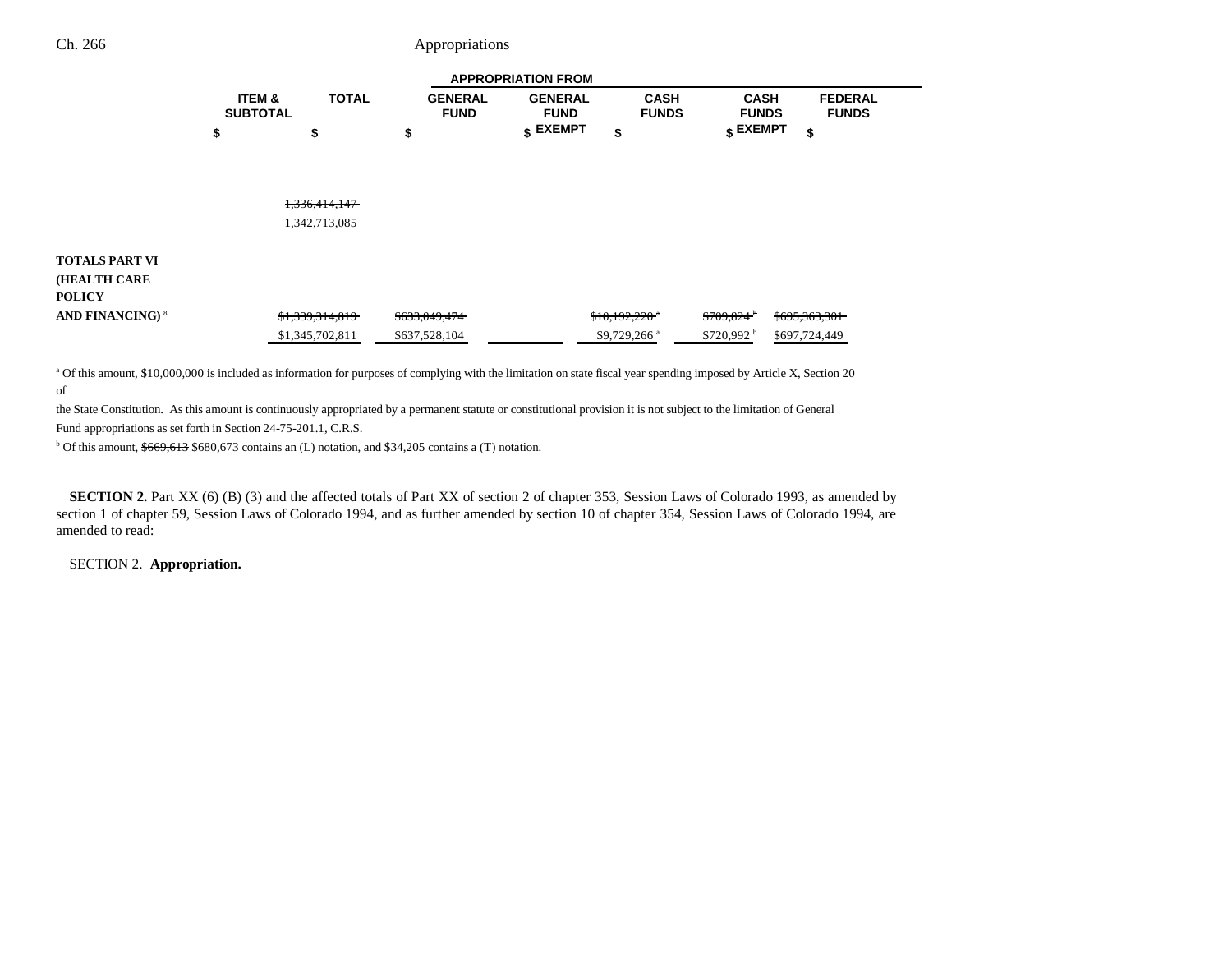### **PART XX DEPARTMENT OF SOCIAL SERVICES**

### **(6) MEDICAL ASSISTANCE DIVISION**

| (B) Medical Programs <sup>104</sup> |                          |                 |             |
|-------------------------------------|--------------------------|-----------------|-------------|
| (3) New Legislation                 |                          |                 |             |
| Major Teaching Hospital             |                          |                 |             |
| Adjustment                          | 20,410,524               | $9,326,368$ (M) | 11,084,156  |
| Disproportionate Share              |                          |                 |             |
| Payments to Providers               | 90,034,076               | 41,797,936 (M)  | 48,236,140  |
|                                     | 265,249,676 <sup>a</sup> | 125,323,508 (M) | 139,926,168 |
| S.B. 91-56 High Risk                |                          |                 |             |
| Pregnant Women                      | 190,000                  | 86,792 (M)      | 103,208     |
| Program                             |                          |                 |             |
| H.B. 92-1208                        | 1,100,000                | 502,480 (M)     | 597,520     |
| Immunizations                       |                          |                 |             |
|                                     | <del>111,734,600</del>   |                 |             |
|                                     | 286,950,200              |                 |             |

a THIS APPROPRIATION IS MADE FOR AMENDED COMMITMENTS FOR DISPROPORTIONATE SHARE HOSPITAL PAYMENTS IN FY 1993-94.

### **TOTALS PART XX (SOCIAL**

| <b>SERVICES</b> | <del>\$1.764.781.738</del> | \$715,267,320 | $$50.502.059$ <sup>a</sup> | \$89.088.573 | <del>909.923.786</del> |
|-----------------|----------------------------|---------------|----------------------------|--------------|------------------------|
|                 | \$1,939,997,338            | \$798,792,892 |                            |              | 1.001.613.814          |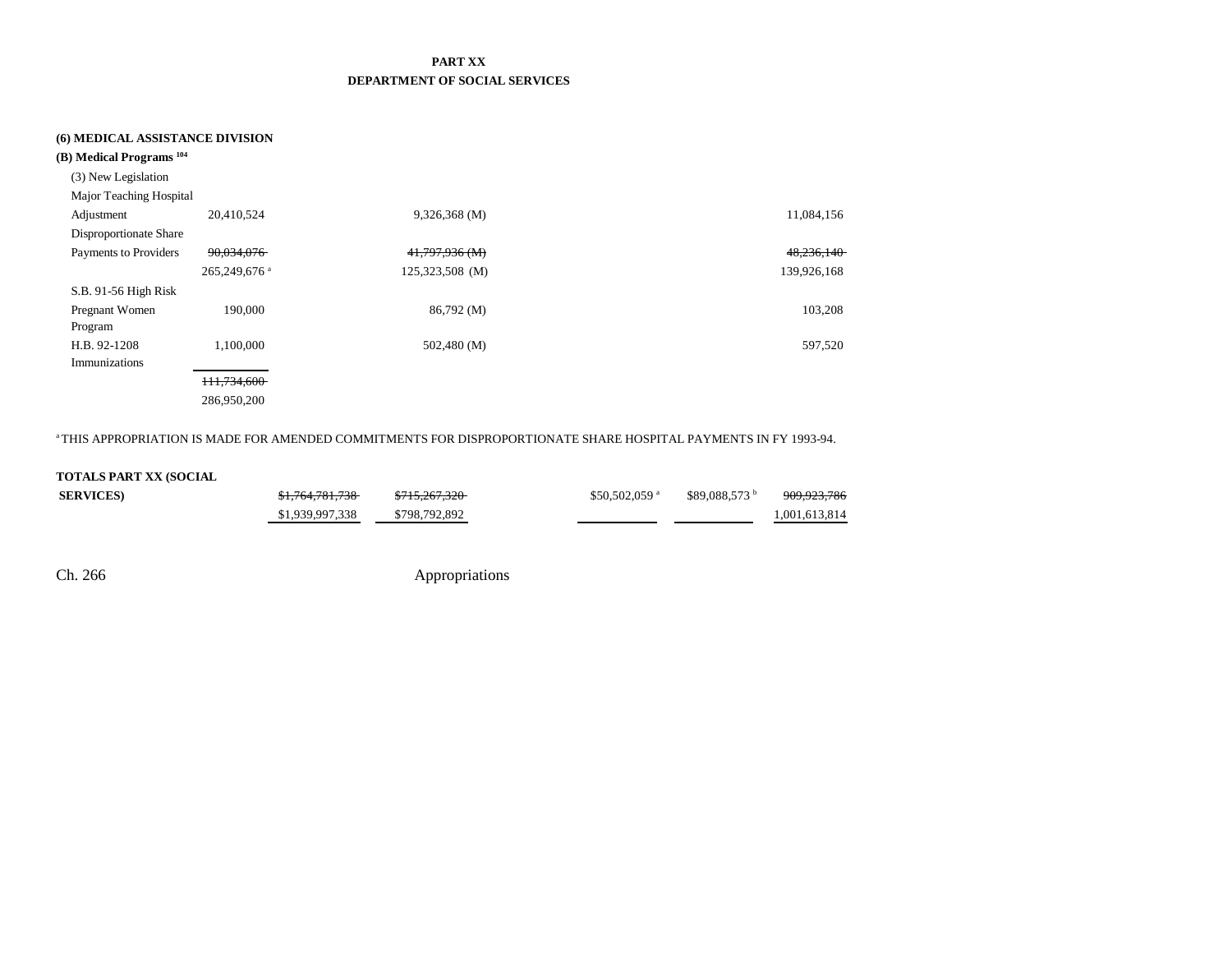| <b>APPROPRIATION FROM</b> |              |                |                |              |                 |                |  |  |
|---------------------------|--------------|----------------|----------------|--------------|-----------------|----------------|--|--|
| ITEM &                    | <b>TOTAL</b> | <b>GENERAL</b> | <b>GENERAL</b> | CASH         | CASH            | <b>FEDERAL</b> |  |  |
| <b>SUBTOTAL</b>           |              | <b>FUND</b>    | <b>FUND</b>    | <b>FUNDS</b> | <b>FUNDS</b>    | <b>FUNDS</b>   |  |  |
|                           |              |                | e EXEMPT       |              | <b>c</b> EXEMPT | æ              |  |  |

<sup>a</sup> Of this amount, \$48,789,627 is included as information for purposes of complying with the limitation on state fiscal year spending imposed by Article X, Section 20 of

the State Constitution. As this amount is continuously appropriated by a permanent statute or constitutional provision it is not subject to the limitation of General Fund appropriations as set forth in Section 24-75-201.1, C.R.S.

b Of this amount, \$69,157,432 contains an (L) notation, and \$3,745,817 contains a (T) notation.